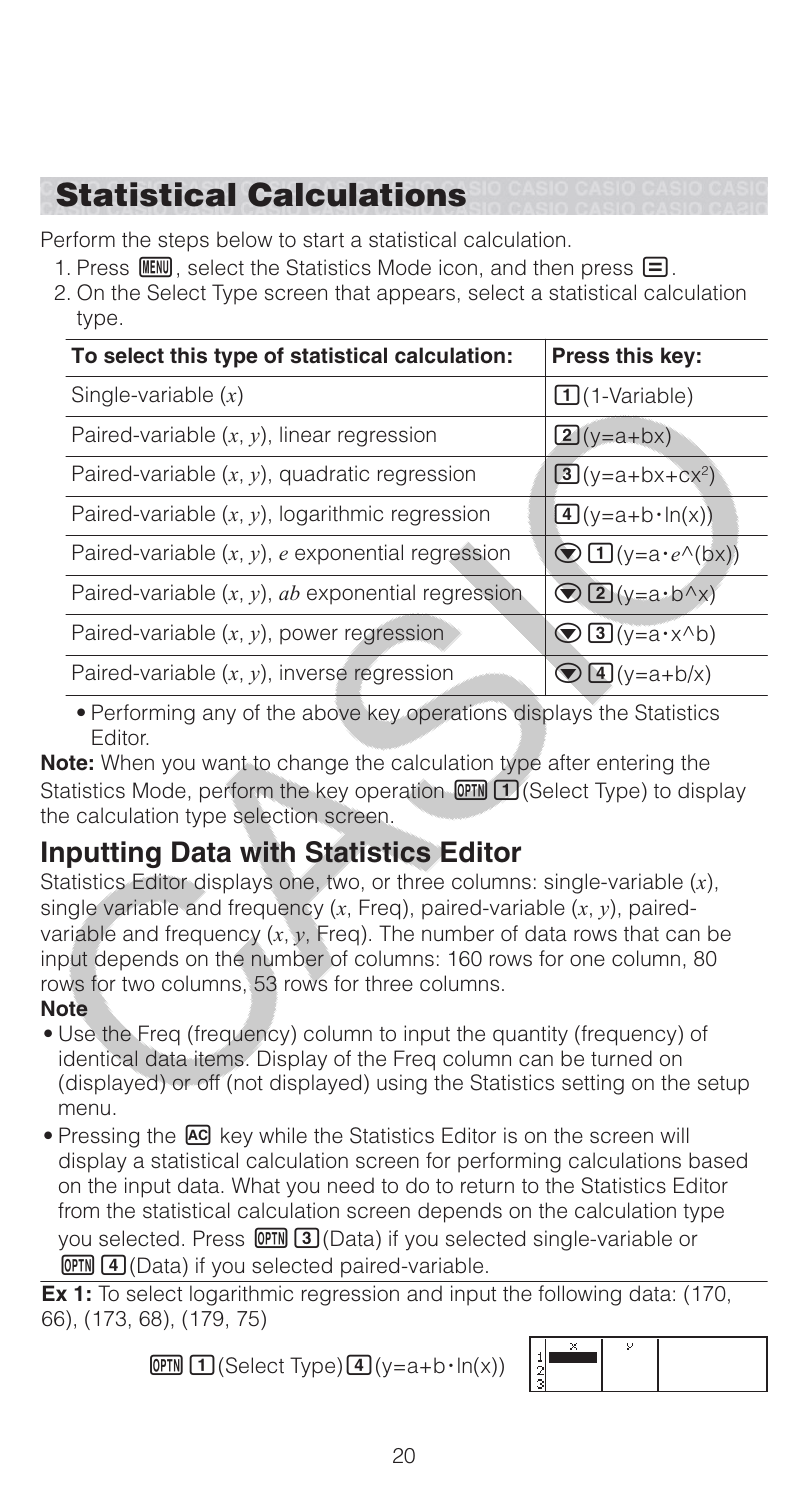170日173日179日⊙⊙ 66日68日75日



**Important:** All data currently input in the Statistics Editor is deleted whenever you exit the Statistics Mode, switch between the single-variable and a paired-variable statistical calculation type, or change the Statistics setting on the setup menu.

**To delete a line:** In the Statistics Editor, move the cursor to the line that you want to delete and then press DEL.

**To insert a line:** In the Statistics Editor, move the cursor to the location where you want to insert the line and then perform the following key operation:  $[OPTN]$  2 (Editor) 1 (Insert Row).

**To delete all Statistics Editor contents:** In the Statistics Editor, perform the following key operation:  $[OPIN]$   $[2]$  (Editor) $[2]$  (Delete All).

# **Displaying Statistical Values Based On Input Data**

From the Statistics Editor: **OPTN** 3 (1-Variable Calc or 2-Variable Calc) From the statistical calculation screen: **OPTN 2** (1-Variable Calc or 2-Variable Calc)



)·ln(x)<br>a=-852.1627746<br>b=178.6897969<br>r=0.9919863213

y=a+b∙ln(

### **Displaying Regression Calculation Results Based On Input Data (Paired-Variable Data Only)**

From the Statistics Editor:  $[OPTN]$   $[4]$  (Regression Calc) From the statistical calculation screen:  $[OPTN]$   $[3]$  (Regression Calc)

## **Obtaining Statistical Values from Input Data**

You can use the operations in this section to recall statistical values assigned to variables ( $\sigma_r$ ,  $\Sigma x^2$ , etc.) based on the data you input with the Statistics Editor. You can also use the variables in calculations. The operations in this section are performed on the statistical calculation screen that appears when you press **AC** while the Statistics Editor is displayed. Supported statistical variables and the keys you should press to recall them are shown below. For single-variable statistical calculations, the variables marked with an asterisk (\*) are available.

**Summation:** Σ*x<sup>\*</sup>*, Σ*x*<sup>2\*</sup>, Σ*y*, Σ*y*<sup>2</sup>, Σ*xy*, Σ*x*<sup>3</sup>, Σ*x*<sup>2</sup>*y*, Σ*x*<sup>4</sup>

 $OPTN$  $\odot$   $\Box$  (Summation)  $\Box$  to  $\Box$ 

**Number of Items:**  $n^*$  / **Mean:**  $\overline{x}^*$ ,  $\overline{y}$  / **Population Variance:**  $\sigma_x^2$ ,  $\sigma_y^2$  / **Population Standard Deviation:**  $\sigma_x^*$ ,  $\sigma_y$  / Sample Variance:  $s^2{}_x^*$ ,  $s^2{}_y$  / **Sample Standard Deviation:**  $S_x^*$ ,  $S_y$ 

 $\boxed{pm}$   $\odot$   $\boxed{2}$  (Variable)  $\boxed{1}$  to  $\boxed{8}$ ,  $\odot$   $\boxed{1}$  to  $\odot$   $\boxed{3}$ 

**Minimum Value:** min(x)\*, min(y) / **Maximum Value:** max(x)\*, max(y) When the single-variable statistical calculation is selected:

 $OPTN$   $\odot$   $\ddot{3}$  (Min/Max)  $\ddot{1}$ ,  $\ddot{5}$ 

When a paired-variable statistical calculation is selected:

 $OPTN$   $\odot$  3 (Min/Max)  $\Box$  to  $\Box$ 

**First Quartile:**  $Q_1^*$  / **Median:** Med<sup>\*</sup> / **Third Quartile:**  $Q_3^*$  (For single-variable statistical calculations only)

 $OPTN$   $\odot$   $\ddot{3}$  (Min/Max)  $\ddot{2}$  to  $\ddot{4}$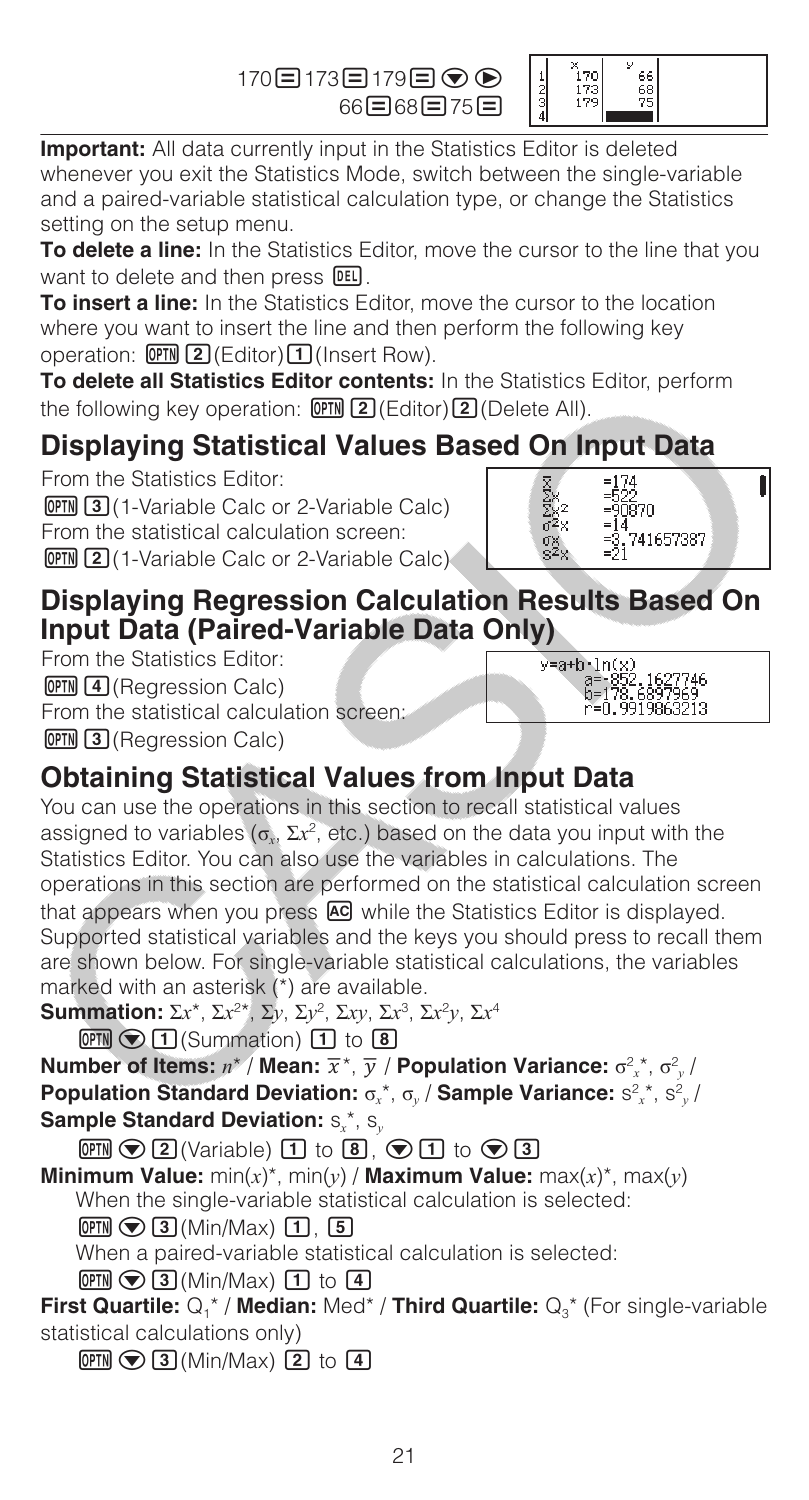**Regression Coefficients:** *a*, *b* / **Correlation Coefficient:** *r* / **Estimated Values:**  $\hat{x}$ .  $\hat{v}$  $OPTN$   $\odot$   $\ddot{4}$  (Regression)  $\ddot{1}$  to  $\ddot{5}$ **Regression Coefficients for Quadratic Regression:** *a*, *b*, *c* / **Estimated Values:**  $\hat{x}_1$ ,  $\hat{x}_2$ ,  $\hat{y}$  $OPTN$   $\odot$   $\ddot{4}$  (Regression)  $\ddot{1}$  to  $\ddot{6}$  $\hat{\mathbf{x}}$ ,  $\hat{\mathbf{x}}_1$ ,  $\hat{\mathbf{x}}_2$  and  $\hat{\mathbf{y}}$  are commands of the type that take an argument immediately before them. **Ex 2:** To input the single-variable data  $x = \{1, 2, 2, 3, 3, 3, 4, 4, 5\}$ , using the Freq column to specify the number of repeats for each items  $\{x_n\}$ ; freq<sub>n</sub> $\}$  = {1;1, 2;2, 3;3, 4;2, 5;1}, and calculate the mean.  $\boxed{\text{MHI}}$   $\boxed{\text{HEW}}$  (SETUP) $\bigcirc$  3 (Statistics) $\boxed{1}$  (On) **[OPTN]** [1] (Select Type) [1] (1-Variable)  $\begin{array}{c}\n\text{Freq} \\
2 \\
3 \\
2 \\
\text{ii}\n\end{array}$  $0 + 00$ 1日2日3日4日5日 ⊙ ▶  $rac{2}{5}$  $1\Xi$ 2 $\Xi$ 3 $\Xi$ 2 $\Xi$  $AC$  (OPTN)  $\bigcirc$  2 (Variable) $\bigcirc$   $\bigcirc$   $\bigcirc$   $\bigcirc$ **Ex 3:** To calculate the logarithmic regression correlation coefficients for the following paired-variable data and determine the regression formula:  $(x, y)$  = (20, 3150), (110, 7310), (200, 8800), (290, 9310). Specify Fix 3 (three decimal places) for results.  $[SHIF]$   $[MEM]$  (SETUP)  $\odot$  3 (Statistics) 2 (Off)  $[SHIF]$   $[MEW]$  (SETUP) $[3]$  (Number Format) $[1]$  (Fix) $[3]$  $OPTN$   $1$  (Select Type) $4$  (y=a+b·ln(x)) 。<br>110 20日110日200日290日⊙⊙ 7310  $\frac{2}{3}$  $\frac{200}{290}$ 8800<br>9310 3150日7310日8800日9310日  $\overline{AC}$  ( $\overline{CPIN}$   $\bigcirc$   $\overline{A}$  (Regression) $\overline{3}$  (r)  $\overline{E}$  (1.998  $\overline{AC}$   $\overline{OPTN}$   $\odot$   $\overline{4}$  (Regression) $\overline{11}$  (a)  $\overline{=}$   $\overline{3857.984}$  $AC$  (OPTN)  $\odot$  (4) (Regression)(2)(b)  $\Box$  2357.532

## **Calculating Estimated Values**

Based on the regression formula obtained by paired-variable statistical calculation, the estimated value of *y* can be calculated for a given *x*-value. The corresponding *x*-value (two values,  $x_1$  and  $x_2$ , in the case of quadratic regression) also can be calculated for a value of  $\nu$  in the regression formula. **Ex 4:** To determine the estimate value for  $y$  when  $x = 160$  in the regression formula produced by logarithmic regression of the data in Ex 3. Specify Fix

3 for the result. (Perform the following operation after completing the operations in Ex 3.)

#### $AC$  160  $OPTN$   $Q$   $I$  (Regression) $J$   $Q$   $\hat{Q}$   $\hat{B}$

**Important:** Regression coefficient, correlation coefficient, and estimated value calculations can take considerable time when there are a large number of data items.

# **Performing Normal Distribution Calculations**

While single-variable statistical calculation is selected, you can perform normal distribution calculation using the functions shown below from the menu that appears when you perform the following key operation:  $OPTN$   $\bigcirc$   $\bigcirc$   $\bigcirc$   $\bigcirc$   $\bigcirc$   $\bigcirc$   $\bigcirc$   $\bigcirc$   $\bigcirc$   $\bigcirc$   $\bigcirc$   $\bigcirc$   $\bigcirc$   $\bigcirc$   $\bigcirc$   $\bigcirc$   $\bigcirc$   $\bigcirc$   $\bigcirc$   $\bigcirc$   $\bigcirc$   $\bigcirc$   $\bigcirc$   $\bigcirc$   $\bigcirc$   $\bigcirc$   $\bigcirc$   $\bigcirc$   $\bigcirc$   $\bigcirc$   $\bigcirc$   $\bigcirc$   $\bigcirc$   $\bigcirc$   $\bigcirc$   $\bigcirc$